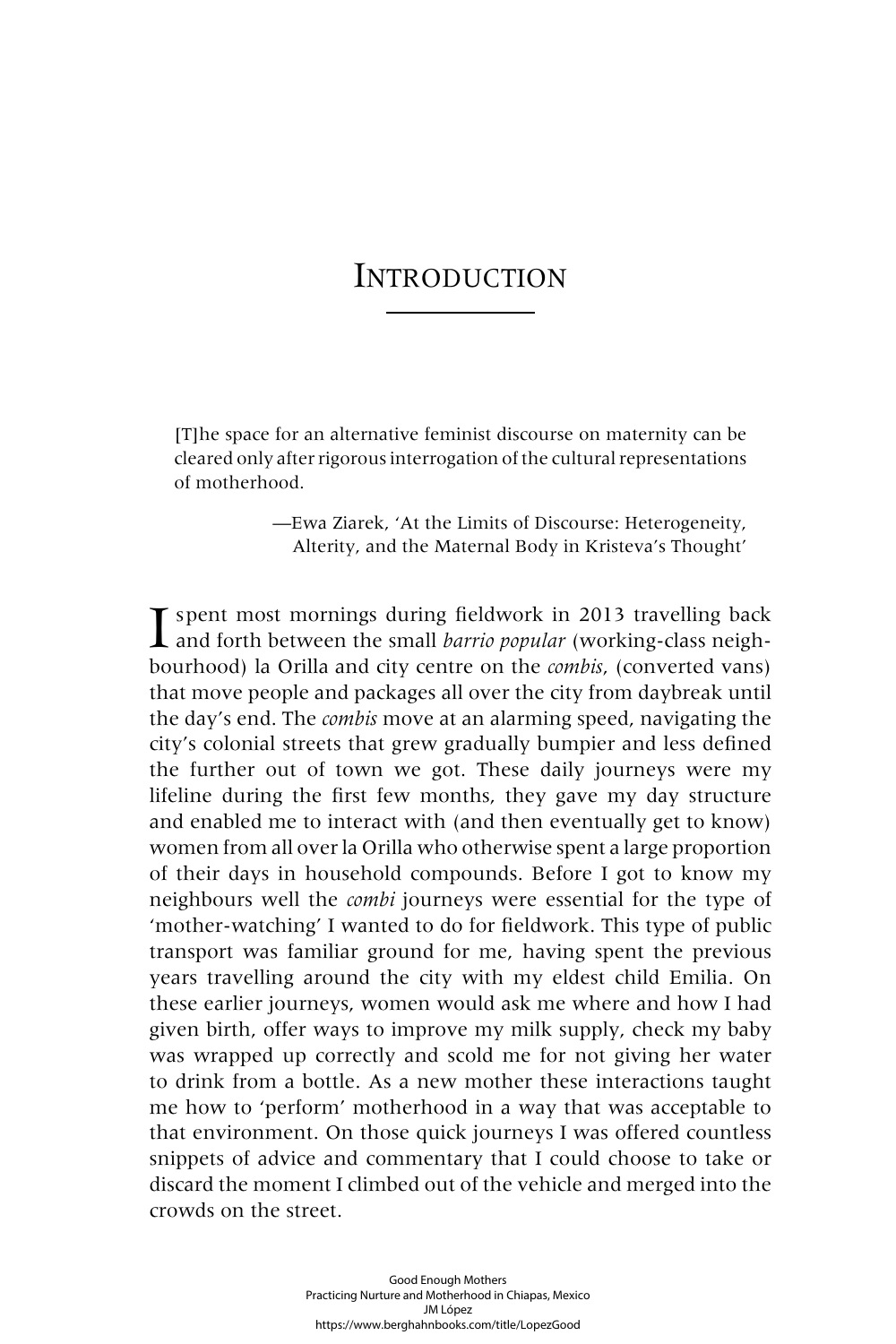When I returned to the city for doctoral fieldwork I was accompanied by Emilia, now five years old and I was seven months pregnant with my third child. We arrived at the beginning of the rainy season. Sunny mornings would give way to the air becoming gradually more oppressive and as the day wore on as the sky would turn black erupting with thunderstorms by early afternoon. One particularly humid morning I was travelling home from the centre having just dropped Emilia off at school. It was just after 8.30am and the *combi* was full of women on their way home from the market. We were squeezed onto the narrow benches lining the sides of the van, colourful shopping bags bursting with vegetables and fresh aromatic bunches of coriander and parsley. Passengers sat with warm sweet breads and tomatoes sweating in plastic bags grasped by the calloused fingers of one hand, whilst another hand gripped onto the bench or dipped into an apron pocket for change to pay the fare. As the *combi* bounced along the dusty road, swerving every few seconds to avoid massive potholes, beep at dogs or narrowly avoid head-on collisions with oncoming lorries, I listened absentmindedly to the conversations as women went about their day. A middle-aged señora was chatting to a younger woman sat opposite who was cradling an infant in one arm and a litre bottle of coke in the other. The señora leaned forward, tickling the baby's legs with her free hand.

'A dónde vas chula?' (where are you going my love?)

'It's my turn to queue for my mum, my sister is with her now, but she has to go to work and my mum has to look after the little ones', she shifted on her seat and opened her blouse slightly so the child could turn its head to feed. 'It's signing on day and she's been there since eight o'clock waiting for her money. Are you going today? I'm told there's a big queue'. She was referring to the periodic signing on process for the pension provision of the conditional cash transfer programme IMSS-BIENESTAR (previously IMSS-PROSPERA).<sup>1</sup>

The señora shook her head, 'no I have too much to do at home, the gas ran out this morning and I have to wait for them to deliver more otherwise there'll be no dinner. I've sent my granddaughter to queue for me'. The *combi* screeched to a halt as another driver jumped out in front to warn ours there was a police check point ahead. The road through la Orilla was the main highway between the highlands and the city, and there were often random police checks for migrants, contraband or arms trafficking. As the van jolted to a halt, a bucket of chayotes spilled out onto the floor, its owner tutted and rolled her eyes at the driver muttering, '*ay joven*  we are not cattle in here!' Everybody stretched out with a hand or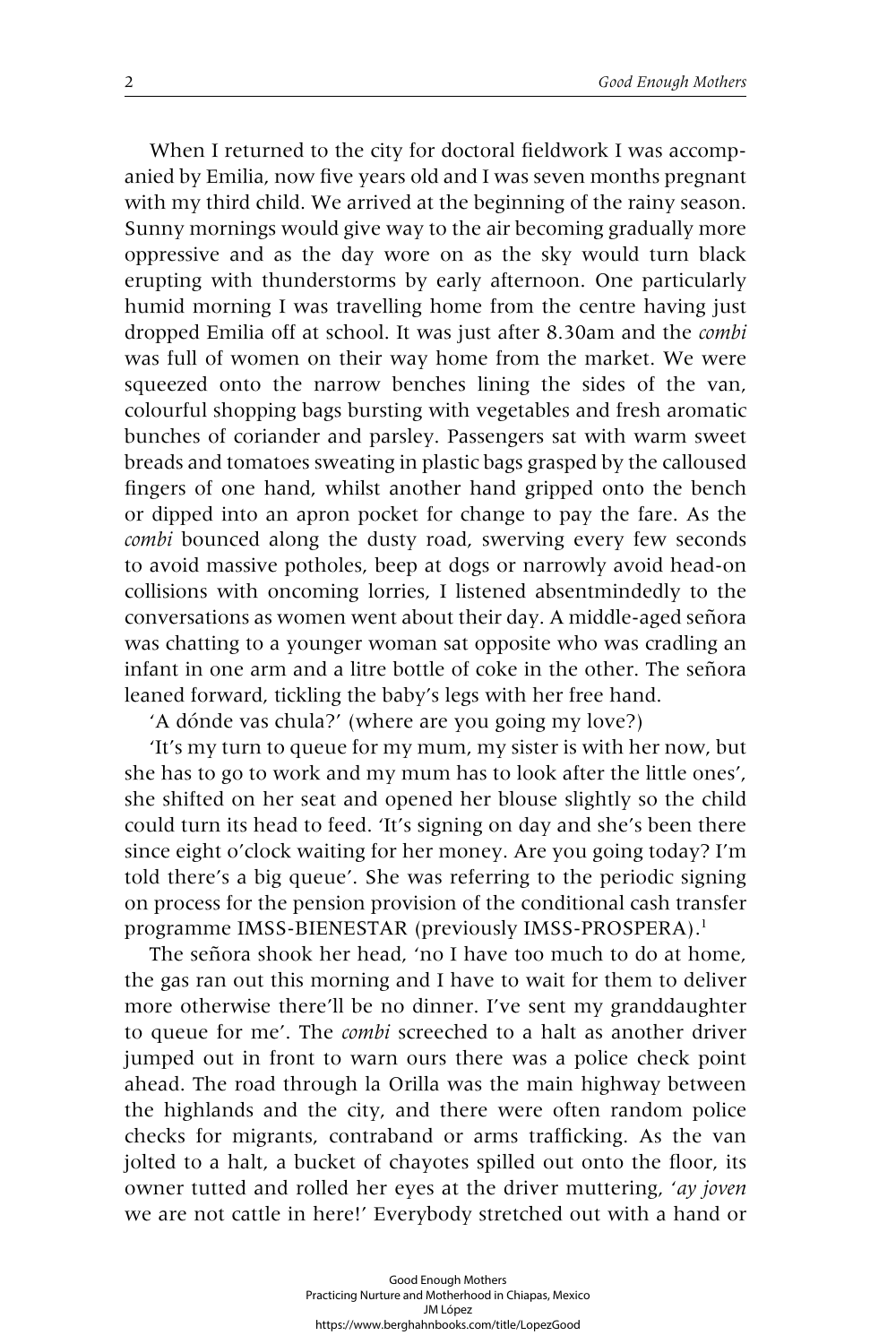a foot to rescue one of the spikey vegetables and return it to the bucket which was now lodged firmly between its owner's legs.

The *combi* set off again and the conversation continued. 'Do you have a message for your granddaughter?' the young woman asked. 'Yes', the señora replied, 'tell her I won't be long, I'm just going to do my jobs and I'll be there to sign'. Her voice quietened. 'Do you know who's there [from the municipal government]? The last time they sent me all the way into the centre because I had one digit missing on a paper. If it's the young one I won't have problems but if it's the other, the red head, uuuurrrgghh!' She shrugged her shoulders and pulled a face.

As the *combi* came to an abrupt halt another señora, looking to be in her mid-sixties, plump with two long plaits down to her waist, got on. She was accompanied by two teenage girls who now stood holding onto the handrail as the *combi* continued its way to the entrance to the *barrio*. The smell of warm empanadas wafted from her wicker basket and there was a bucket of *atole* (maize drink) covered with a cloth held steady between her feet. 'Buenos días', she greeted everyone as she shuffled her bottom to make space on the bench. 'Buenos días', echoed various voices in a customary reply.

'Buenos días comadre, what a miracle!' said the first señora to the new passenger. 'Are you off to sign or to sell?'

'Well, a bit of both', she chuckled, 'if I'm going to spend all day waiting in line I may as well make some money whilst I'm there'.

Over time daily life in the *barrio* and around the city taught me that motherwork, intimate relationships and everyday health are never far from engagement with colonial legacy and the global political economy. The lives of people with low incomes are tightly regulated, whether directly or indirectly, by state apparatus, including the unfeasible bureaucracy of identity proof and access to basic health and social services. As such, it is impossible to write about gender and maternal health politics in Mexico without mention of the state and its various apparitions in daily life. Women (as it is predominantly women who partake in this activity and who are the targets of anti-poverty campaigns in Mexico) treat these (dys) functional elements of the state as a *molestia* (an annoyance), a necessary evil that takes time away from crucial economic activity and managing families, but that nevertheless must be done. Yet, at the same time, women collectively invent ways of dealing with the bureaucracy so that their time devoted to the system does not end in vain. In doing so they learn what Auyero (2012) describes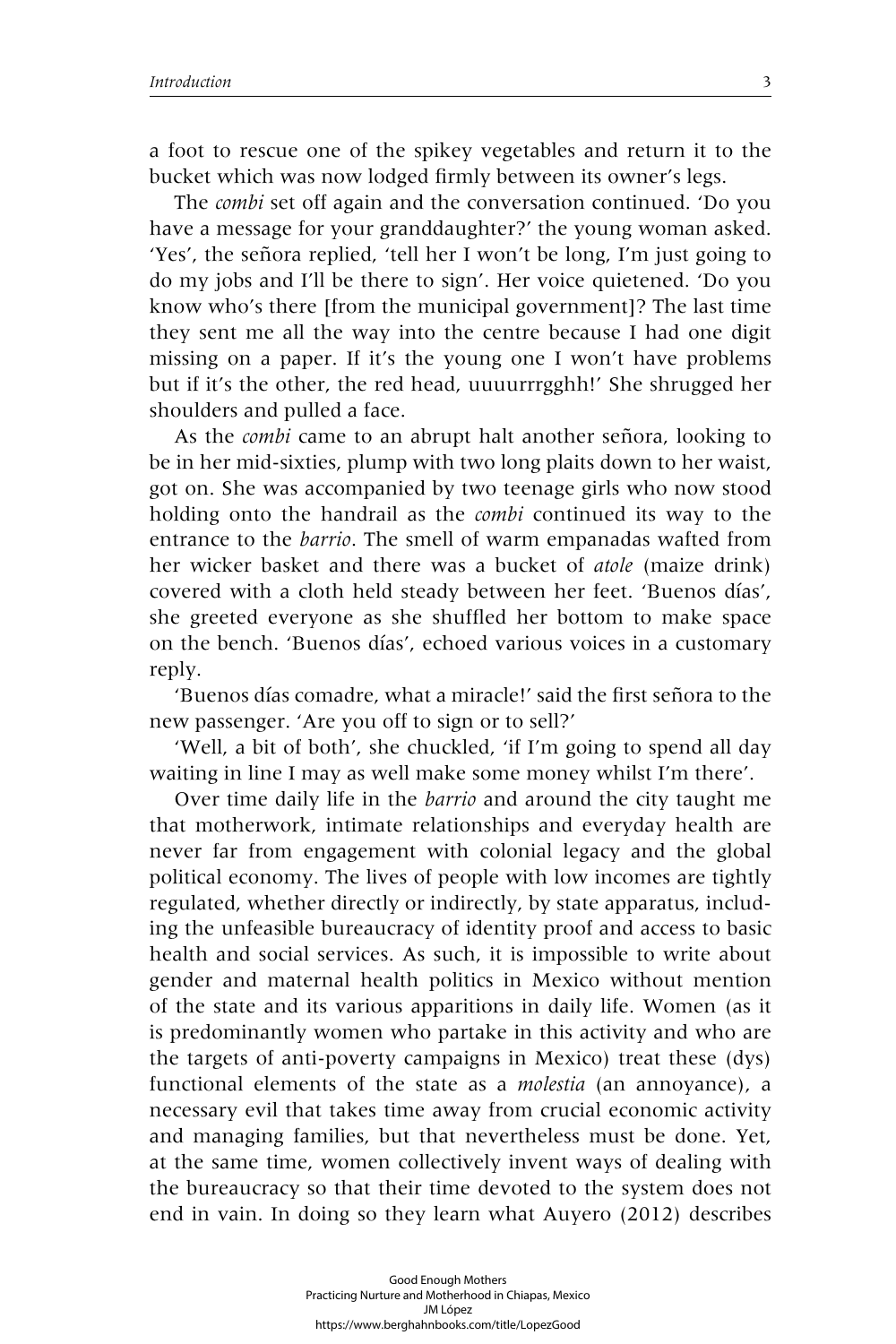as the 'opposite of citizenship', or alternatively what I would define as acquiring an anti-state citizenship characteristic of over-managed populations. Women's positioning (young and old) as mothers, principal caregivers and perceived heads of poor households is what has historically defined their gendered relationship to the Mexican state (as far as the state is concerned). However, what I have come to learn after spending thirty months of fieldwork over a seven-year period (2008–2015), in a region undergoing rapid socio-economic change, is that for most women the state is at the periphery of what gives their maternal identity meaning.

At its heart, this book is a study of Mexican women's experiences of maternal transformation.2 Yet rather than re-colonizing women as mothers, my aim is to understand this process of becoming as a broader way in which human beings respond to change. This study is a critique of homogenous representations of motherhood and global maternal health logic that exclude the intersection of sexual and reproductive health and that indirectly perpetuate a maternal homogeneity. This book is a project that celebrates ordinary maternal devotion, while castigating the toxic canonization of the mother figure that social systems have historically used to punish and shame women across the globe. I develop my ideas about being a 'good enough' mother in Mexico from the women whose stories shape the chapters in this book, and the hundreds of other conversations I have had with people since I first arrived in Mexico seventeen years ago.

I take theoretical inspiration from María Lugones' writings on decolonial feminism and the coloniality of gender. Lugones' work on the coloniality of gender emphasizes 'the concept of intersectionality and has exposed the historical and the theoretico-practical exclusion of non-white women from liberatory struggles in the name of "Women"' (Lugones 2016). Along with the work of Anibal Quijano (2000) and Mara Viveros Vigoya (2018), Lugones provides my work with the intersectional thinking contextualized in the colonial legacies of Latin America. Her writings strive to make visible the 'instrumentality of the colonial/modern gender system in subjecting – both women and men of color – in all domains of existence' (Lugones 2016). Lugones argued that 'the semantic consequence of the coloniality of gender is that "colonized woman" is an empty category: no women are colonized; no colonized females are women' (2010: 745). Instead, coloniality (rather than post-colonialism) as a process is what lies at the intersection of gender/class/race as central constructs of the capitalist world system of power. The systemic and social oppression of Mexican women in the mother role (and arguably the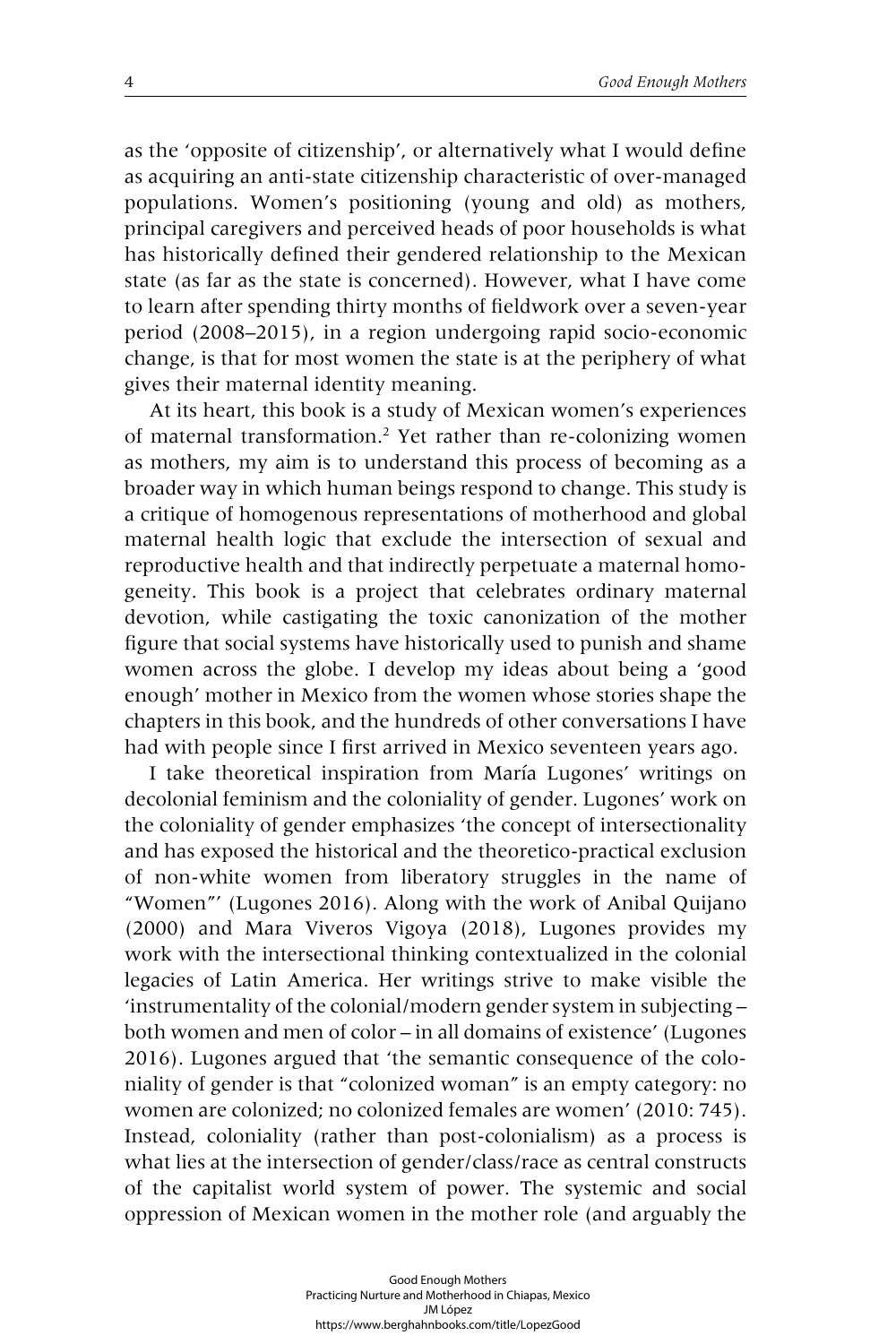non-maternal role) is constructed via the coloniality of gender, and this cannot be unstuck from the modernizing efforts of the global health project.

Stereotypical representations of lower income Mexican mothers, as economically tied to the home and dependent upon the state, come about because of the power relations that resonate in transnational feminist critiques of development discourse. Such critiques argue that power relations between state and society maintain homogenous, hierarchal, dichotomous colonial logic (Lugones 2003; Rivera Cuisicanqui 2012; Mohanty 2013). My broader project of challenging the coloniality of motherhood in Mexico does not aim to deny or replace current representations of Mexican women as mothers, but instead seeks to create a dialogue between what exists and what is possible in how we understand the lives of women who are principal caregivers. In doing so I understand my project as a work of creative activism as much as scholarship. With this study I aim to work away from overly ambitious generalizations of what it is to be a mother in Southeast Mexico and instead embrace the instability of the everchanging experience of personhood. The ethnographic material in these chapters highlights how relentlessly emergent contextual variations exist and clash in everyday life, making it impossible to stereotype the archetypical maternal figure in any fixed sense.

It is my aim in this book to take the reader from the ethnographic site of the singular – urban Chiapas – to a deeper critique of the universal by identifying the role that sustainable and healthier development (brought together under the umbrella of the Sustainable Development Goals) plays in shaping aspects of maternity amongst Mexican women. Fertility issues and informal economic activity have long been the focus of poorer women's lives in development and global health discourse, resulting in a homogenous 'frozen' figure of the developing world woman as someone continuously in her reproductive years and striving economically, and in need of regulation. In this way development initiatives exclude other aspects of adult women's social and private lives throughout their life-course. Moreover, understandings of nurture are reduced to a specific period between birth and early motherhood and focus on a distinct care contract between biological mother and child. As the chapters in this book will show, nurture practices are collective, locally constituted and intergenerational.

Though this study adds to the existing body of anthropological literature about families and motherhood in Mexico, a country which straddles the low to middle income economic divide, it does so in an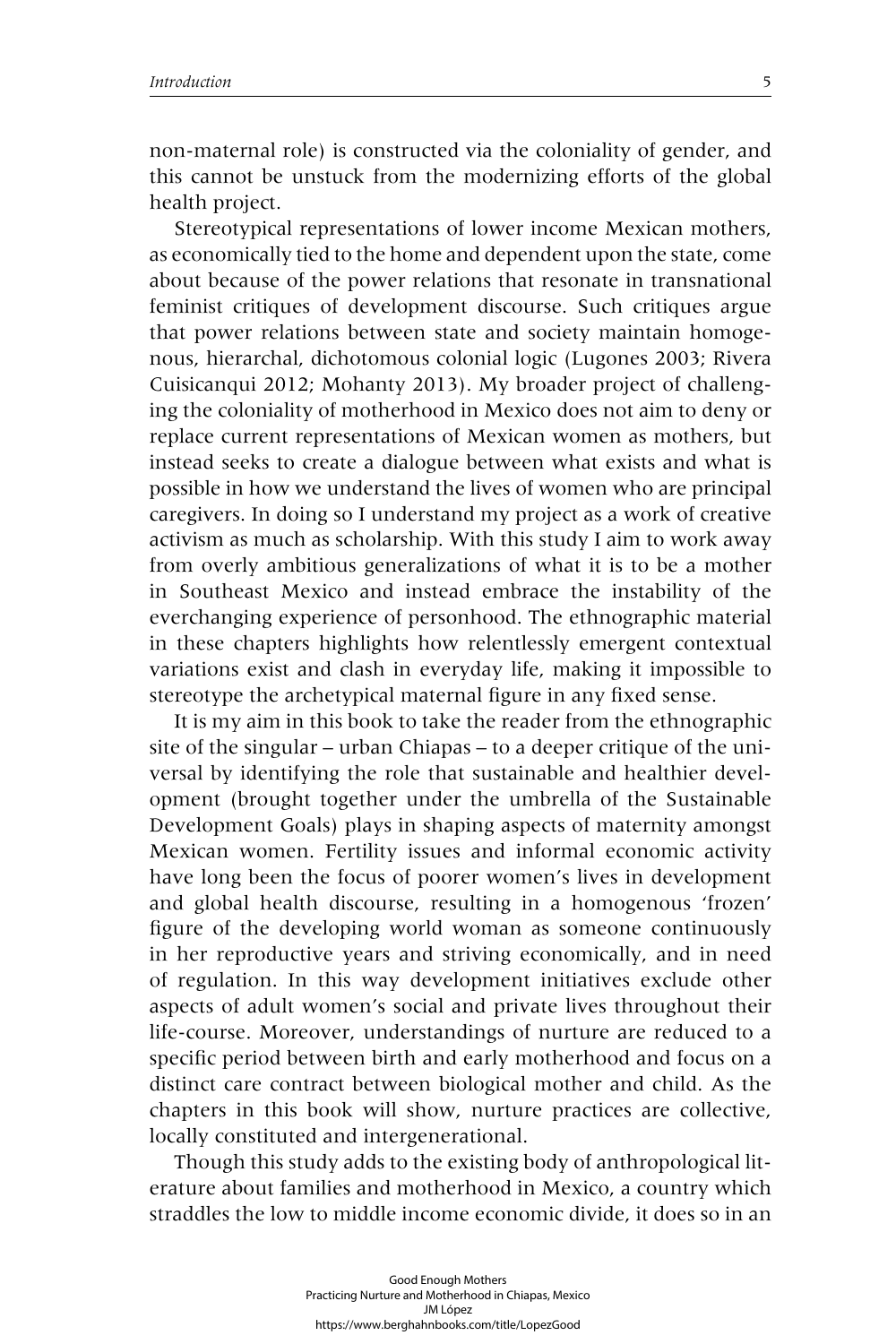effort to challenge how a narrow positioning of women as reproductive entities recreates a colonial endeavour to keep Mexican women from ever being understood as anything but 'women in developing contexts'. A continuous understanding of motherhood in relation to biosocial reproduction in Mexico remains pertinent. Without such studies untroubled narratives about homogenous female populations without pre- and post-reproductive histories will persist and continue to form the misguided basis of development programmes.

As Indigenous feminist and Zapatista leader la Comandanta Ramona stated firmly often in her speeches, Indigenous women face a triple intersection of oppression: 'Ser Indigena, Ser Mujer y Ser Pobre' (being Indigenous, being a woman and being poor).3 My thinking is influenced by the feminism of Indigenous women and activists across Latin America. I am preoccupied with how we understand the multiple oppressions together with the writings on intersectionality of Lugones, Quijano and Viveros Vigoya. The collections of Latin American feminist work invite me to ask the following questions: how do we think about the intersecting oppressions of all women of Chiapas across the social strata? And how are women's sexual and reproductive lives affected by the structural violence and misogyny enacted by Mexican men who are also subject to the historical coloniality of violence? With these questions I aim to avoid the destructive and illusionary binaries that wrongly place Indigenous Mexican women on the one hand as other, devoid of class nuance and power, and non-Indigenous Mexican women on the other as one homogenous socio-economic and ethnic group.

The women who appear in the following chapters straddle the public and private divides of the healthcare system; their daily existence focuses on the struggle for economic survival and the pressures of keeping an intergenerational household together. The women in la Orilla do not benefit from the political discourse of the Zapatista movement or transnational NGOs, they represent the households that make up the urban statistics about illiteracy and teenage pregnancy. These women's interests and desires are shaped by sisters, cousins and mothers-in-law, *telenovelas* and the church. Women in la Orilla are ignored by the state until it is time to buy their vote. Most are wives and/or mothers who feed large families on tiny budgets, manage the angers and frustrations of childrearing, they tolerate husbands demands and mother-in-law's interferences. They run businesses from home and account for every centavo that comes into the home and they work the bureaucracy of local government with the skill of a social secretary.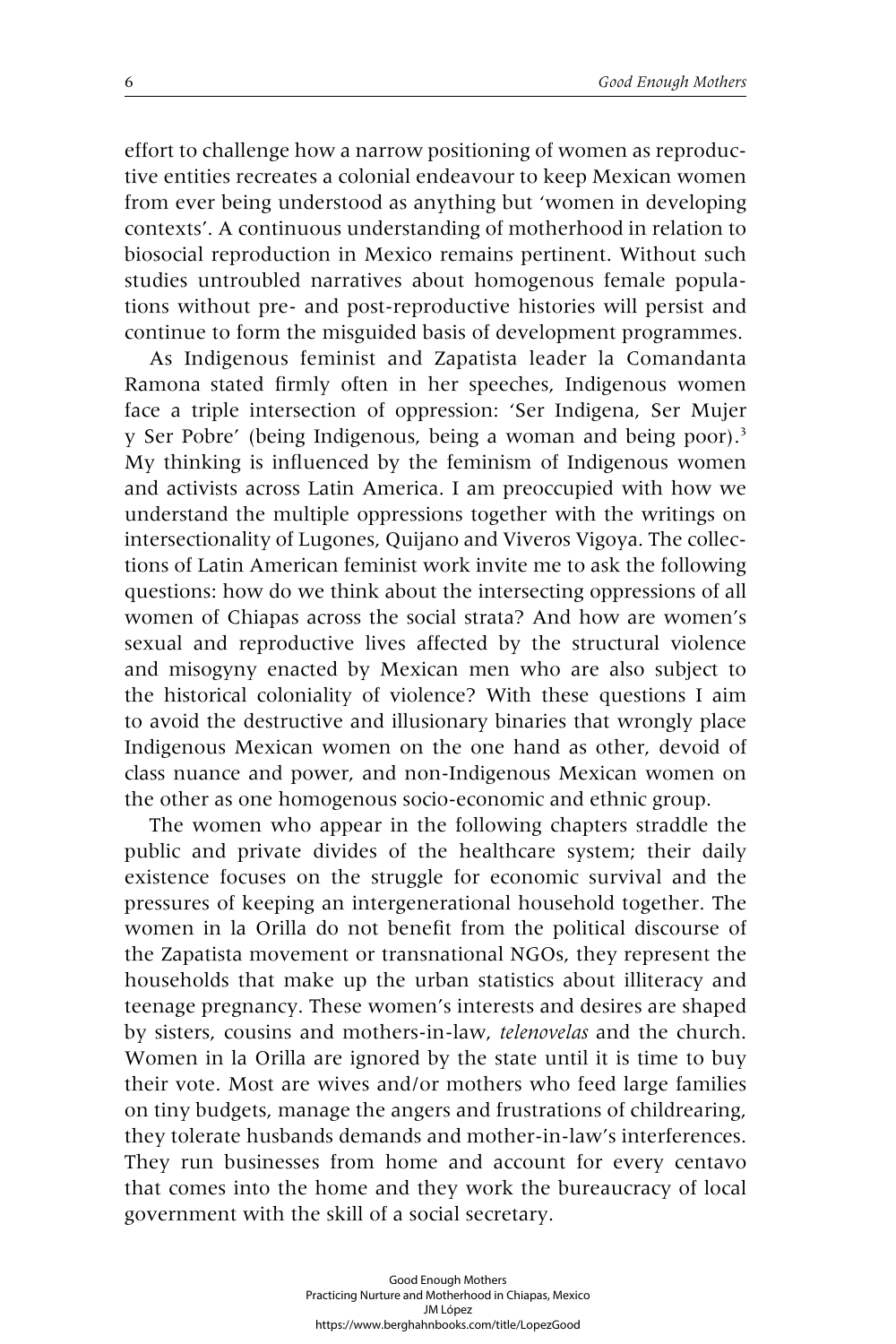## **Coloniality of Gender and Critical Global Health**

Medical anthropologists have been grappling with what Didier Fassin (2012) terms that 'obscure object of global health' for decades. However, the addition of a 'critical' element is a somewhat newer development brought about by scholars deeply engaged in the intersectional politics of health inequalities and interventions targeted at the Global South (Biehl and Petryna 2013; Adams and Pigg 2005; Biehl and Adams 2016). On the one hand, the turn to critical global health is the renewal of a long-held concern within anthropology: the need for close attention to the broader knowledge field of public health policy and practice. On the other hand, 'critical global health' itself is a construct that emerges specifically through engagement with contemporary biopolitical configurations in which working towards 'something called health' (Pigg 2013: 128) is now shaped, characterized by a 'multiplicity of actors, all vying for resources and influence in the political field of global health' (Biehl and Petryna 2013: 6).

Global health praxis is driven by a data intensive technocratic approach that 'can undermine our ability to think through complex problem solving around evidence that does not lend itself to statistical forms' (Adams et al. 2014: 190). As such, no matter what the intentions are for an all-inclusive agenda in global health, the reliance on measurable outcomes, no matter what area of health is under scrutiny, will always trump alternative ways of targeting what is relevant to any given population at a specific moment in history. Metrics inherent to global health arise from what Lugones described as the 'categorical logic of colonial modernity'. Colonial modernity organizes the world ontologically in terms of atomic homogenous separate categories. Lugones argues that '[t]o see non-white women is to exceed categorical logic' and that involving such categories evades the possibility of intersectional interrogation (Lugones 2010: 742). For meaningful change to occur we must enquire critically into the nature of this thing we call 'global health', examine its historical motives and instigators, and ask why a universal desire for equity in health and wellbeing must come at a cost of devaluing difference between and within populations. What is it about the way in which global health is conceived and constituted that has gone unquestioned? Why do interventions change but the ways in which they come about do not? And what can ethnography of intimate family lives and their relation to institutions tell us about this?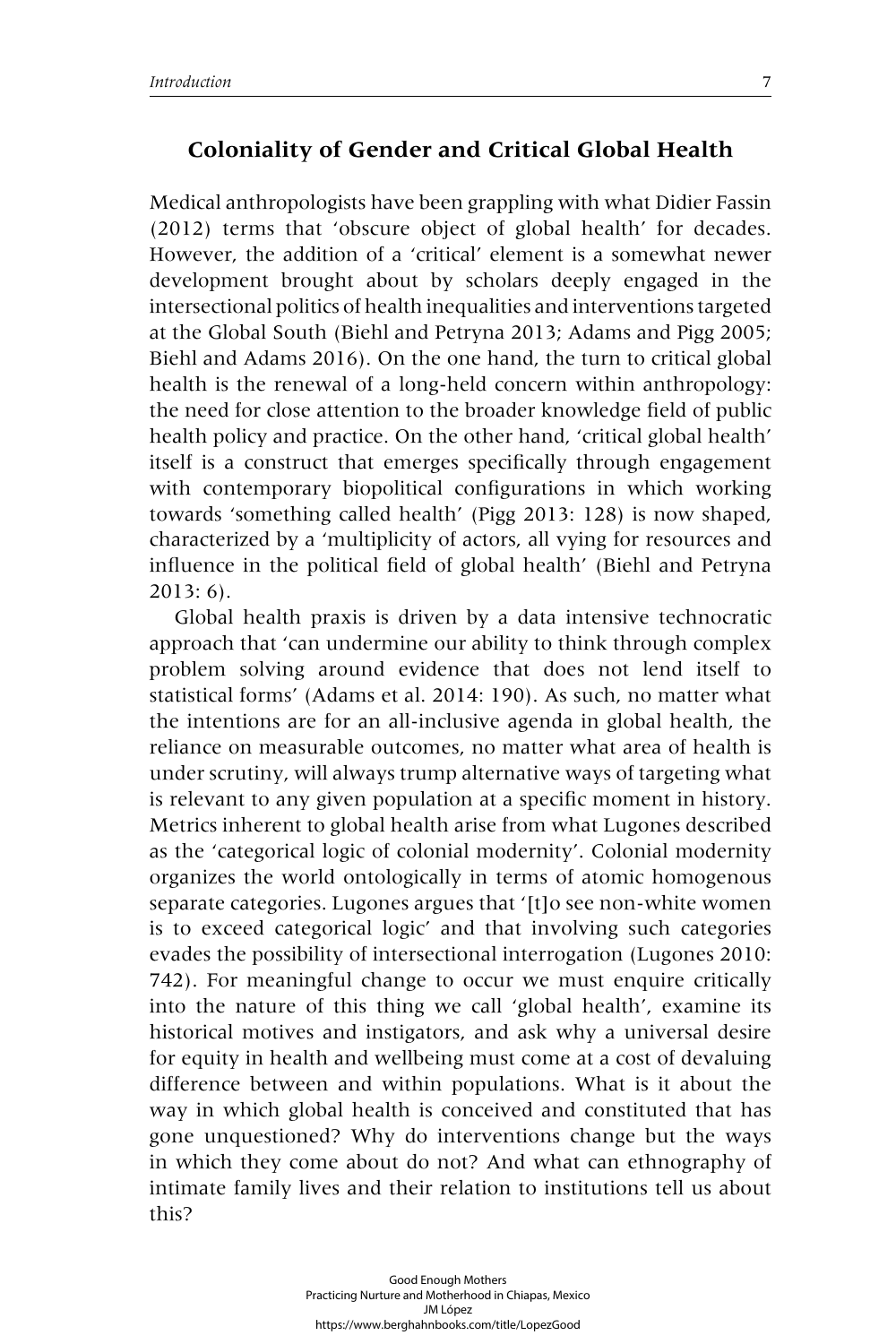Whilst global health praxis concerns itself with homogenous binary forms of gender, race, poverty and increasingly age, it remains bereft of a contextualized and intersectional analysis, and therefore its politics (gendered or otherwise) are obscured. The colonial roots of this 'bunch of problems'4 called global health must be examined using a framework that reveals what is hidden from our current understanding of race, gender and sexuality that are themselves a result of colonial and post-colonial modernity. Furthermore, there is a disconnect between the universal ideology of 'equity and justice' and how people live in the ordinariness of the everyday. Many Euro-US ethnographic perspectives continue to overlook variations in the causal processes of inequalities in post-colonial societies. As such, they do not deal with the root causes that are inherently more complex than gender inequalities alone. Whilst contributing to the newer drive for gender equality as a variable in global health, anthropological research has seldom addressed the following questions: how is global health as praxis gendered? In what ways is gender (when reduced to binary categories) prioritized over other inequality indicators and social categories, and to what cost? And whilst global health actors apply universal concepts of gender, wellbeing and health on top of local contexts, does medical anthropology have an appropriate framework that allows us to question these terms from an epistemological perspective?

In this book I confront these questions through two inter-related ethnographic studies: the *barrio popular* la Orilla and a midwiferyled birth centre in the highland city of San Cristóbal de Las Casas, Chiapas. My ethnographic enquiry is about understanding everyday life in the *barrio* through the biosocial process of becoming (m)other with a focus on how young women negotiate the political economy of local health systems and broader societal expectations. The book is organized around three interlocking themes: childbearing, nurture work and globalized health. These themes run centrally throughout the book, including in the third and concluding part which picks up on the issues explored in the ethnographic material and presents a framework for intersectional transnational approaches to global maternal health. Though all the chapters move in and out of the underlying themes they do so at diverse levels. Therefore, they serve as standalone discussions/readings as well an interwoven narrative. I leave my theoretical discussion to the end because I believe it must be foregrounded by knowledge and experience of what it means to become a mother for women of different social classes in the Chiapanecan context.